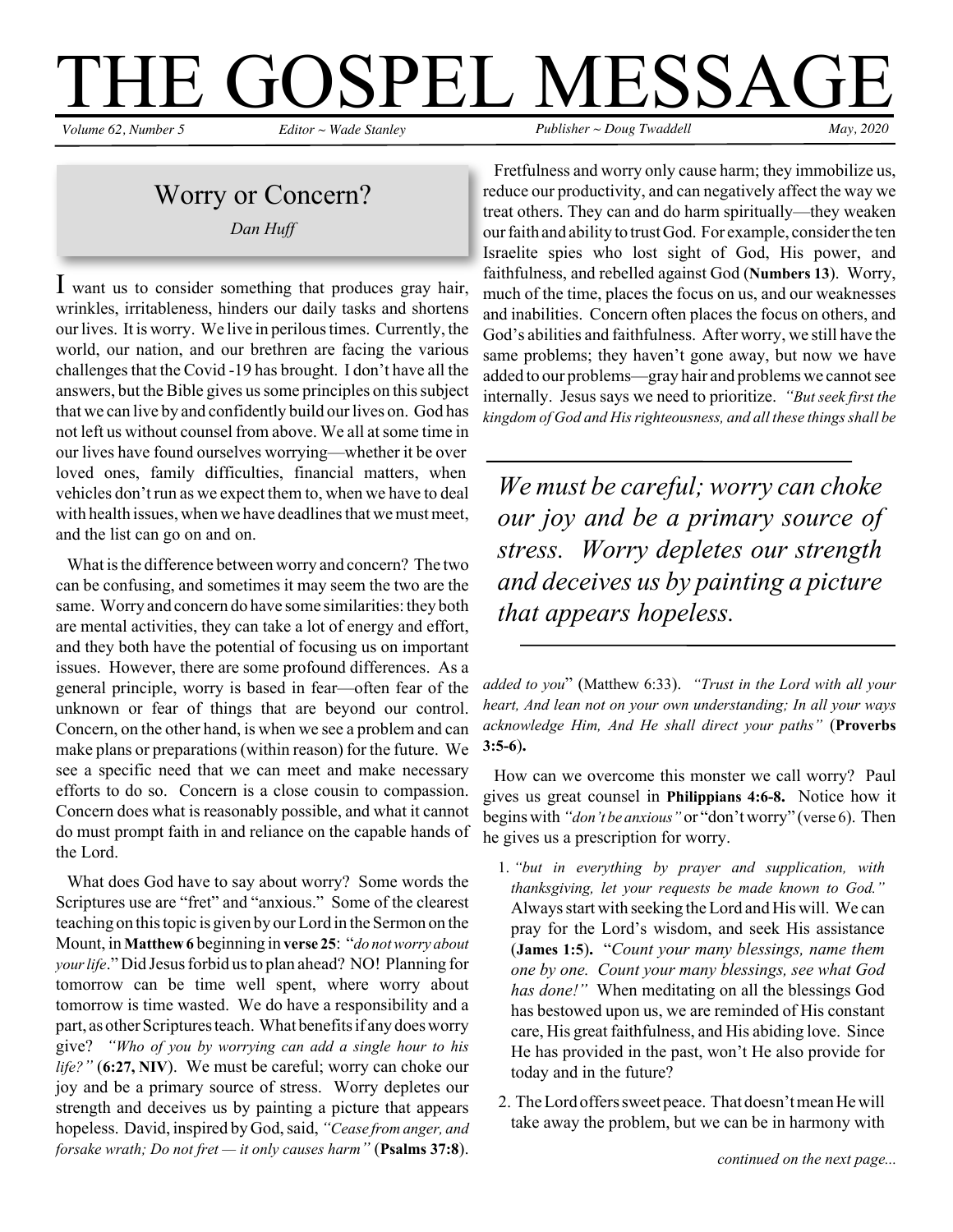Him through the problem. He provides calm for our souls, when we wait on Him. "*But those who wait on the Lord shall renew their strength; they shall mount up with wings like eagles, they shall run and not be weary, they shall walk and not faint"* (**Isaiah 40:31**)!

3. Replace our worry with *"…whatever things are true, whateverthings are noble,whateverthings are just,whatever things are pure, whatever things are lovely, whatever things are of good report, if there is any virtue and if there is anything praiseworthy — meditate on these things"* (**verse 8**)**.** This describes God Himself, His word, and all ofthe precious promises that He has offered to His children! Meditate, take thought, and set your mind on these things.

Let us not worry, but from a heart of compassion do what we can, and what we cannot do, let us wait and trust in the Lord. "*Therefore, humble yourselves under the mighty hand of God, that He may exalt you in due time, casting all your care upon Him, for He cares for you"* (**1 Peter 5:6-7**)**.**

> *~ 7 Ross Rd., Eldon, MO 65026-4416 werhuffs@att.net*

#### Be Prepared *Joshua Riggins*

*Because the sentence against an evil work is not executed speedily, therefore the heart of the sons ofmen isfully set on them to do evil. Though a sinner does evil a hundred times, and his days are prolonged, yet I surely know that it will be well with those who fear God, who fear before Him. But it will not be well with the wicked; nor will he prolong his days, which are as a shadow, because he does not fear before God* (**Ecclesiastes 8:11-13**).

If you are like me, it is <sup>a</sup> bit tempting to fall into thistrap.Ilike to tell myself things like, "I can eat a good sized bowl of ice cream daily, and it won't affect my waistline." And yet, over time doing so creates a need for new pants. In behavioral economics, this is called Normalcy Bias. What has happened in the past is more likely to happen in the future. So cataclysmic events are of less probability than they otherwise might be.As an example, a robbermight begin to think himself invincible, because he's never been caught before.

The wise preacher, Solomon, reminds us that just because a judgment isn't executed speedily doesn't mean it isn't going to happen. Poor behavior is not excused by the lack of consequences. God sees. God knows. And His judgment will come.

Peter tells us that normalcy bias affects the way the world perceives impending judgment. It hasn't happened; therefore,

it can't happen. 2 Peter 3:3-4, "knowing this first: that scoffers will *come in the last days, walking according to their own lusts, and saying,'where isthe promise of his coming?Forsince the fathersfell asleep, all things continue as they were from the beginning of creation.'"*

We live in a world whose primary goal is their own desires. They want to feel good, and so they go to the flesh's lusts to fulfill that desire. God's judgment is given no thought, because life as they have it is normal. It exists as it always will exist, so they think.

And if we're not careful, we can fall into this same trap. We focus all our attention on this life and pretty soon, this life is the normal. Financial success. Travel. Family. Play. Yard work. Cleaning. You name it, and we have a thousand items to keep our minds from focusing on things above. If they become our normal, then we too fail to account for the judgment of God.

Peter continues on in **2 Peter 3:5-9** to remind us that God's impending judgment is coming, whether now or in the unknown future.

*For this they willfully forget: that by the word of God the heavens were of old, and the earth standing out of the water and in the water, by which the world that then existed perished, being floodedwithwater. But the heavens and the earthwhich are now preserved by the same word, are reserved forfire until the day of judgment and perdition of ungodly men. But beloved, do not forget this one thing, that with the Lord one day is as a thousand years, and a thousand years as one day. The Lord is not slack concerning His promise, as some count slackness, but is longsuffering toward us, not willing that any should perish but that all should come to repentance.*

It is encouraging to me that God waits. He waits because he wants to allow time for obedience. Let's not let his delay be our downfall. He doesn't want us to forget whose word upholds this world and whose word will determine our final destination. The Lord is not slack. Let us be prepared at all times.

In **Matthew 25:1-13**, we read about a group of individuals who failed to prepare. One point to make as we begin this passage:Christ likensthe kingdomof heaven to this.The body of believersislike this passage. He isn't comparing us and the world. He's comparing us with us. That is a frightening notion to me, because it means that I could be one of these foolish attendants if I don't prepare here.

Ten virgins went out to meet the bridegroom. In today's society, these would be his attendees at the ceremony. The groomcame froma distance to go to the house of his bride, and he took her from her home and brought her to his home or the home of his family. Along the journey, it was announced that the bridegroom comes and attendees rushed into the procession in hopes to participate in the festivities of the evening. Though they knew not the time in which the bridegroom would come, they had to be ready.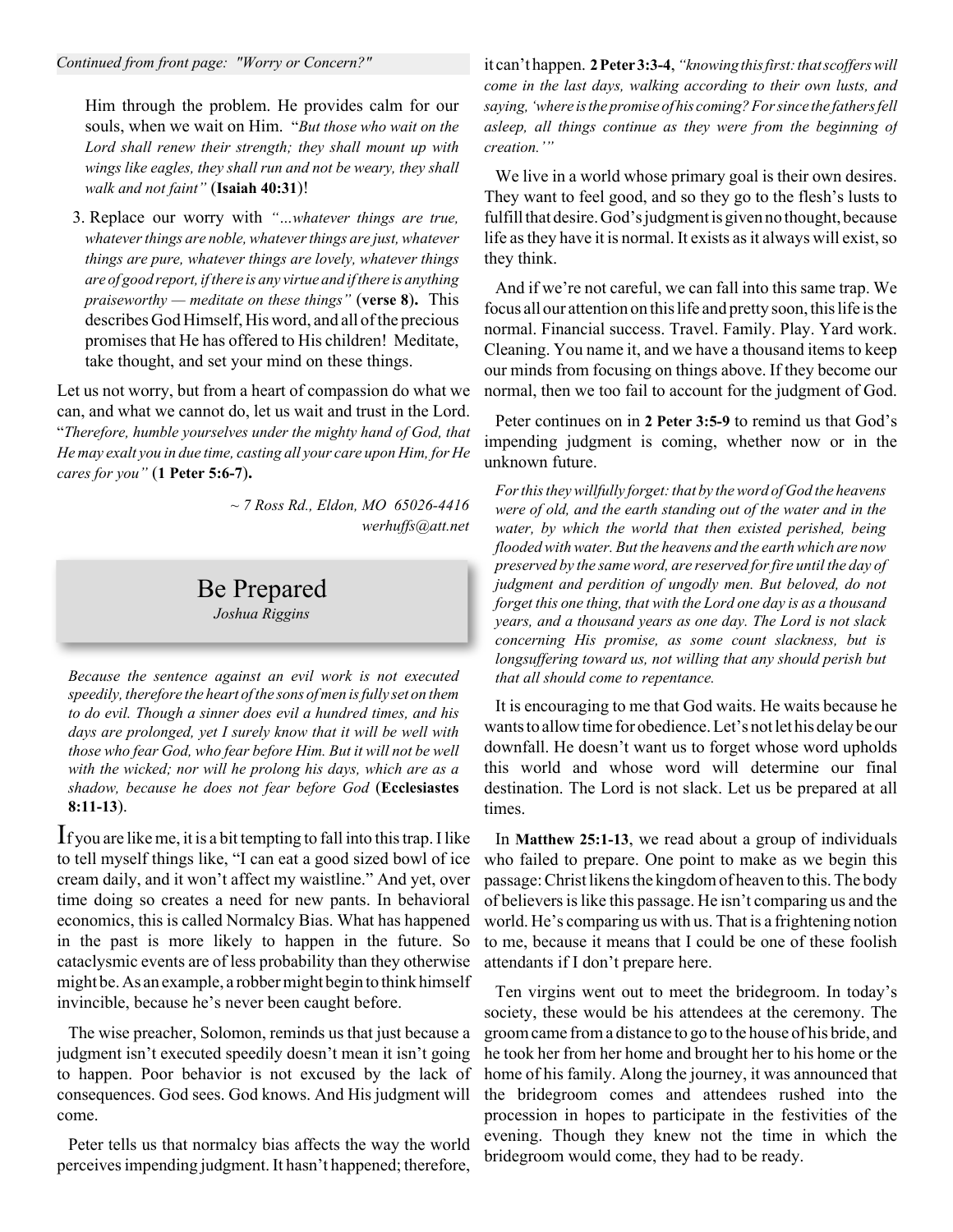Five of the young ladies were prepared. They had oil at the ready, in case there might be a delay. Five hadn't thought that far ahead. Their normal bias told them he would probably be here soon and they wouldn't have to spend the extra money.

As happens from time to time, there was a delay. So, the group slept. While they're sleeping, the bridegroom came. At the call, those who had prepared were ready to meet him. Those caught unprepared tried to get supplies, by which time it was too late.

Judgment is going to come, whether we are prepared or not. And when it comes, no one else is going to be able to stand in our place. We must have our own lamp filled with oil. If, however, we've allowed the world to influence us, and taken our normal from the fleshly experience, we're going to find a shortage of spirit when the Lord comes to collect his own. BUT, if we make heaven our focus, and seek the one who is above, then we are going to find one who calls us sons because our lamps are full of His spirit.

The bridegroom is coming (**2 Peter 3:10-13**). Will we be ready!?

> *~ 401 Douglas Dr, Bloomfield, IN 47424 jgriggins@gmail.com*

#### Manna and Quail *Michael Allen*

I've always wondered how the Children of Israel dealt with eating the same things day in and day out as they wandered in the wilderness for 40 years. How many men jokingly asked their wives, "What's for dinner tonight?" How many recipes were exchanged as people tried to create subtle variations in their never changing diet? These things may or may not have happened, but we do know that eventually they tired from the constancy of their diet (**Numbers 11**). Writers outside of this time period referred to manna in a different light, calling it "the bread of heaven" and "angel's food" (**Psalm 78:24-25**).

Whether or not this was fully appreciated at the time, we know that God sustained a large group of people in an inhospitable wilderness. In reality, they did not have the resources to sustain them even for a brief period of time, let alone 40 years(**Deuteronomy 8:15-16**). During theirtime in the wilderness, they were constantly supplied with food and water, clothing that didn't wear out, and we are even told that their feet did notswell up from all of the walking that they did (**Nehemiah 9:20-21**). God sustained them with everything that they needed to survive, until it was time to cross over the Jordan River into the Promised Land (**Exodus 16:35**, **Joshua 5:12**)

Jesus ties these events to our circumstances today in **John 6**

when He spoke to the people at Capernaum about the events surrounding the feeding of the five thousand and the wandering in the wilderness. In **verse 35**, He tells them, "*I am the bread oflife.Hewho comesto Me shall never hunger, and hewho believes in Me shall never thirst."* He further connects this in **Matthew 4:4** when temped by Satan when He quotes the words of Moses in **Deuteronomy 8:1-5,** *"Man shall not live by bread alone, but by every word that proceeds from the mouth of God."* These parallels are easy for us to see as we wander around in the sometimes inhospitable wilderness that we live in today. It is also a place we would not be able to navigate without direct assistance from God, let alone survive spiritually. Each and every day, the perils of temptation surround us at every turn and threaten not only to lead us astray, but also work to occupy our thoughts and to take captive all of our free time.

God has given us all that we need so that no peril of the spiritual wilderness would be too much for us.(**1 Corinthians 10:13**). And all that He provided has been designed to sustain us until such time as we cross the spiritual Jordan River. As we enter into God's Promised Land, our needs for spiritual manna and quail will transition to a way that we can receive God's word directly (**Revelation 7:13-17, Revelation 22:1-5**). The challenge facing each and every one of us is the same as those who wandered in the wilderness. As we live our day-to-day lives, we need to always make sure that we don't complain about our circumstances. All that we have in the world was given to us by God. Sometimes it may feel like we are wandering, but God has always had a plan for us, and He has given us directions through His word. The challenge then for us is to appreciate His blessings, follow His directions, and keep moving forward. A wonderful land of promise awaits us.

> *~ 507 N. Cherry Circle, Nixa, MO 65714 NixaChurchofChrist@gmail.com*

### *Glory to God!*

The church in **Martinsville, IN** rejoiced when Eric Douglas was baptized for the remission of sins on March 15.

The church in **Eldon, MO** rejoiced with **Perry** and **Jacqueline Foster** were buried with Christ in baptism on March 23.

*"What man of you, having a hundred sheep, if he loses one of them, does not leave the ninety-nine in the wilderness, and go afterthe onewhich islost until he findsit?Andwhen he hasfound it, he lays it on his shoulders, rejoicing. And when he comes home, he callstogether hisfriends and neighbors,saying to them, 'Rejoicewith me, forI have found my sheepwhichwaslost!'Isay to you that likewise there will be more joy in heaven over one sinner who repents than over ninety-nine just persons who need no repentance"* (**Luke 15:4-7**)*.*